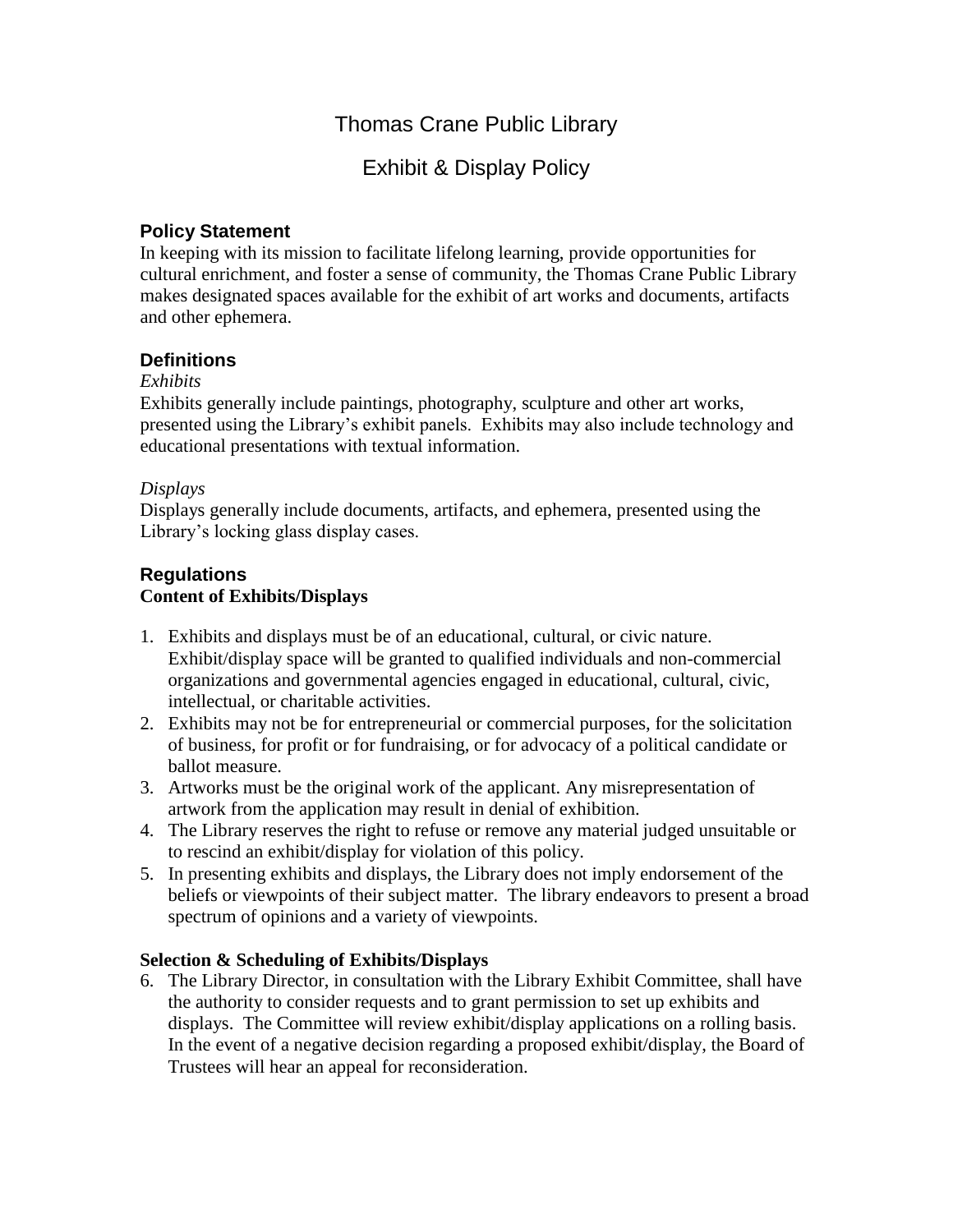- 7. All exhibits and displays will be considered in terms of the Library's mission to provide educational and cultural enrichment, within the broad standards of community acceptability and appropriateness for all age groups, including children. The following will also be considered when selecting and approving exhibits and displays:
	- Suitability of subject matter and physical presentation
	- Quality of the presentation
	- Local or regional interest
	- Space requirements
	- Timeliness
- 8. Applications for use of exhibit/display space will be considered on a first come, first served basis and limited to no more than four weeks per calendar year per individual or organization. The Library reserves the right to determine the schedule of exhibits/displays, including length of exhibits/displays.
- 9. Use of exhibit and display spaces for Library purposes takes precedence over other uses. On the rare occasion that the Library finds it must use its space unexpectedly for its own purposes, even though a non-Library exhibit/display has been previously scheduled, the Library will make every effort to schedule an alternate time for the exhibit/display. Potential exhibitors assume the risk that the Library may need to preempt an exhibit/display for its own purposes.

#### **Installation of Exhibits/Displays**

- 10. Exhibitors are responsible for installing and removing exhibits/displays on the dates agreed upon by the Library and the exhibitor, and for all measures necessary for installation and removal of exhibits/displays, including but not limited to shipping, packaging, storage, signage, labels, framing, and any equipment/supplies needed for same. All exhibits/displays must be set up and removed with as little interference as possible to the daily operations of the Library. Installation and removal assistance will not be provided by library staff.
- 11. The Library will determine the location and configuration of exhibit panels/display cases. Available spaces, exhibit panels, and display cases are subject to change.
- 12. If the Library must remove an exhibit/display because it is not removed as scheduled by the exhibitor, the Library is not responsible for any damages. The Library will not provide storage for the property of organizations or individuals displaying in the Library.
- 13. Exhibitors agree to be responsible for and to pay for any and all damages to Library property including exhibit/display spaces, walls, floors, grounds, furniture and fixtures resulting from the installation or removal of an exhibit/display.
- 14. Exhibit photos, artworks, etc., must be framed, mounted or packaged and displayed in a safe and attractive manner. No heavy items may be placed over entrance, exit or elevator doors. Any electrical connections are to be hidden from public view as far as possible and may not be placed so as to cause or create a safety hazard.
- 15. Each exhibit/display must contain an informative explanation to assist the general public in discerning the subject or purpose of the exhibit/display. This information may be provided by explanatory labels on individual items, in poster or sign form, or be contained within the exhibit/display itself. Exhibitors are encouraged to provide a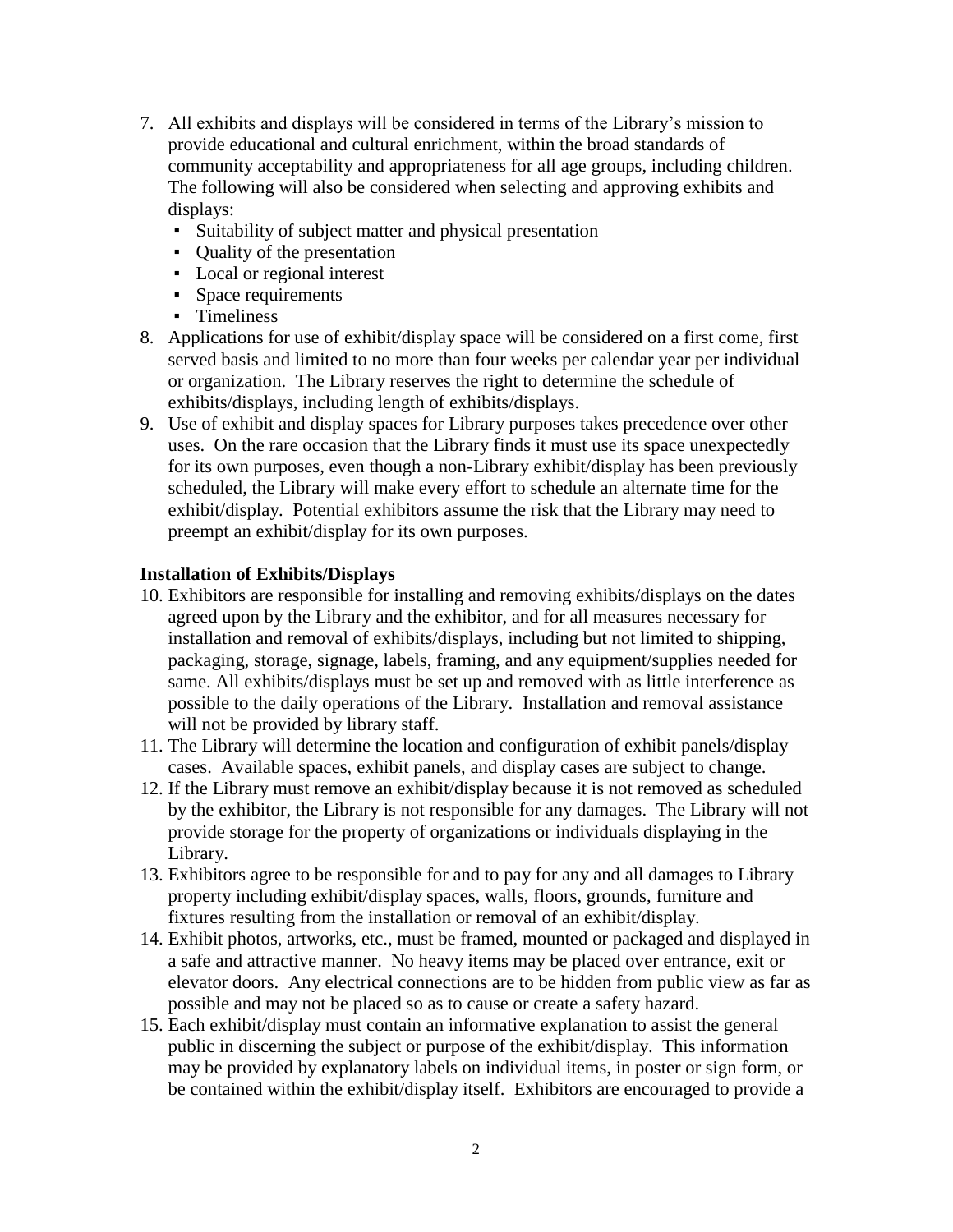contact phone number as part of the exhibit/display for members of the general public who may want more information.

## **Application Procedure**

- 16. Applications may be made up to one year in advance and no less than one month in advance.
- 17. Applicants should familiarize themselves with the Library's exhibit/display spaces, exhibit panels, and display cases.
- 18. Applicants must provide physical or digital images for review. If actual works are submitted, applicants are responsible for arranging the return of their review materials.
- 19. Applicants must complete an application form, which includes a waiver of liability, and be familiar with the Library's Exhibit & Display Policy

### **Publicity**

- 20. The Library will publicize exhibits and displays via local media outlets, posters and flyers inside Library buildings, and via Library communication vehicles such as newsletters, websites and social media.
- 21. By submitting an application, artists grant the Library the right to use or publish images of their work in both print and online publicity. Artists may submit digital files containing watermarks for marketing purposes.
- 22. Additional publicity is the responsibility of the exhibitor except when the exhibit/display is co-sponsored by the Library. Press releases or other promotion of the exhibit/display shall not imply endorsement of the viewpoints put forth in the exhibit/display.
- 23. Video recording, cameras set up on tripods, television filming or interviewing arranged or accomplished by the exhibitor is not allowed within the Library proper without the express advance written permission of the Library Director.
- 24. Exhibitors may not schedule special openings, receptions or other events without the permission of the Library Director. All arrangements must be approved by the Library Director at least two weeks prior to the planned event and must be held only in areas designated by the Library. No alcoholic beverages may be served. The event must be open to the general public.

#### **Other**

- 25. No prices may be posted on items in an exhibit/display, except by approval of the Library Director, nor may an admission fee be charged. A price list may be placed in the exhibit/display. Transactions for the purchase of exhibit/display items shall be directly between the purchaser and the exhibitor. No sales may be made on the premises. No exhibit/display material which is sold during its display in the Library may be removed before the end of the exhibition period.
- 26. The Library assumes no responsibility for the preservation, protection or possible damage or theft or any item displayed or exhibited. All items placed in the library for exhibit/display are so placed at the owner's risk. The Library does not provide staff to serve as attendants during an exhibit.